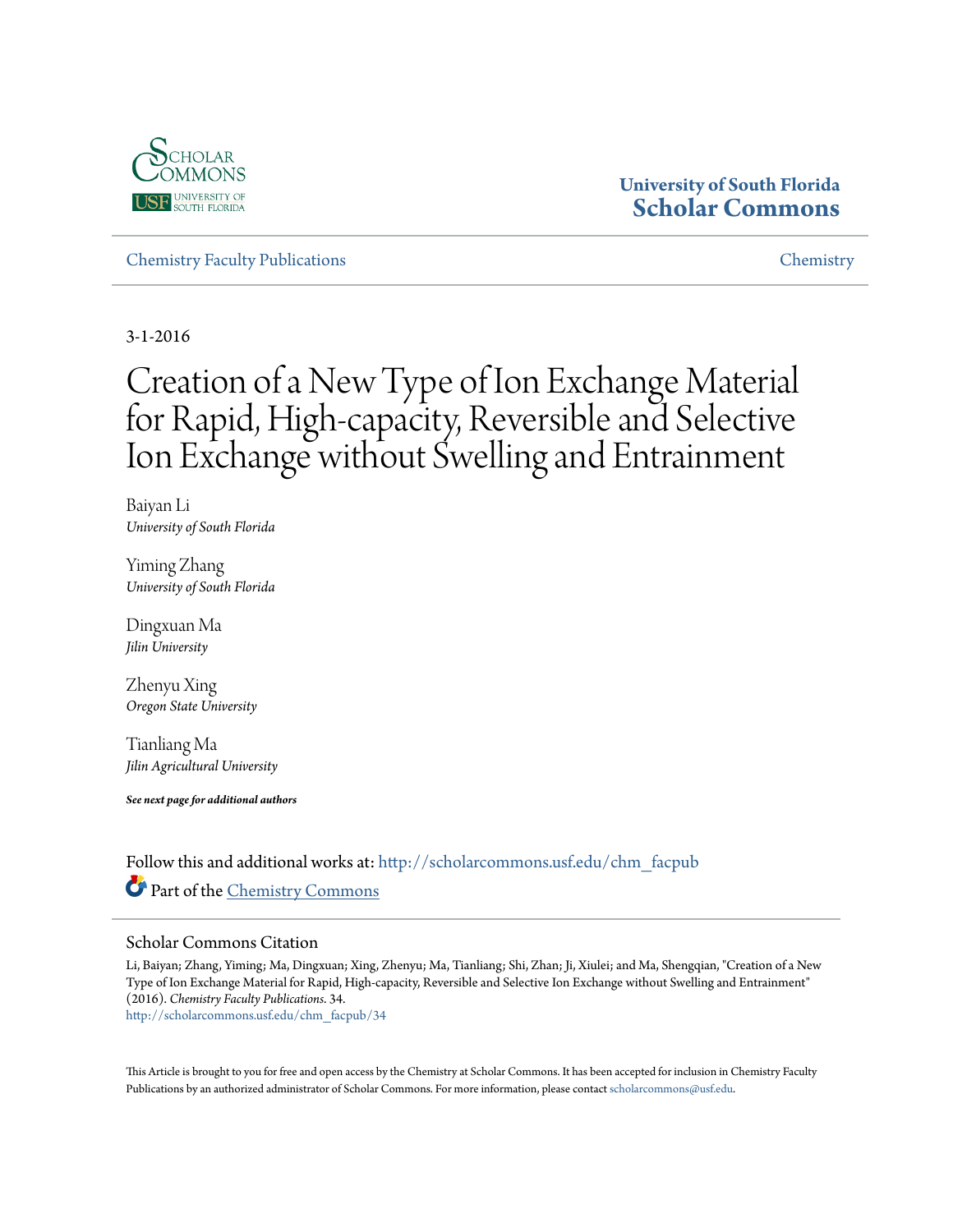### **Authors**

Baiyan Li, Yiming Zhang, Dingxuan Ma, Zhenyu Xing, Tianliang Ma, Zhan Shi, Xiulei Ji, and Shengqian Ma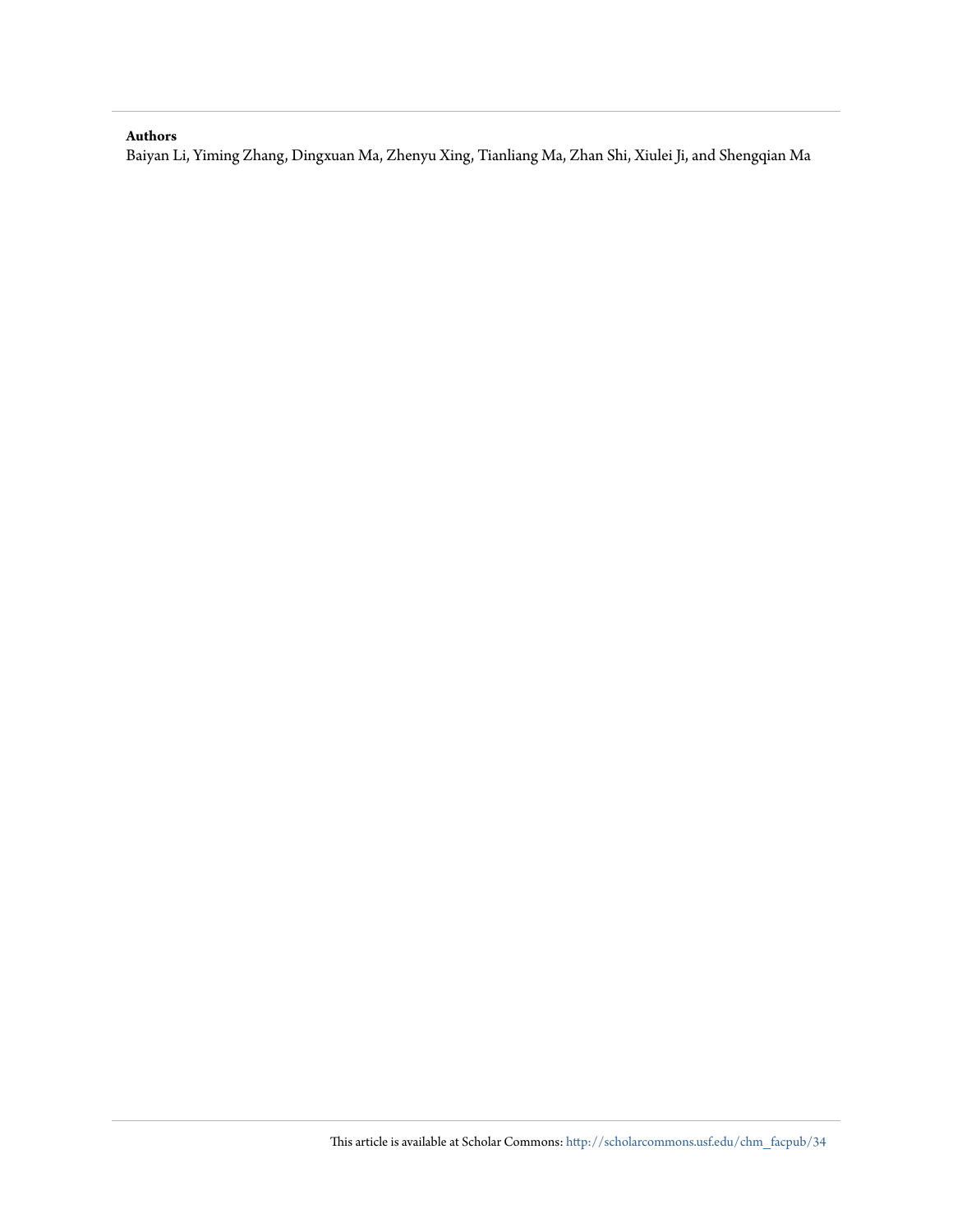# **Chemical Science**

# EDGE ARTICLE



Cite this: Chem. Sci., 2016, 7, 2138

# Creation of a new type of ion exchange material for rapid, high-capacity, reversible and selective ion exchange without swelling and entrainment†

Baiyan Li,<sup>a</sup> Yiming Zhang,<sup>a</sup> Dingxuan Ma,<sup>b</sup> Zhenyu Xing,<sup>c</sup> Tianliang Ma,<sup>d</sup> Zhan Shi,<sup>\*b</sup> Xiulei Ji<sup>c</sup> and Shenggian Ma<sup>\*a</sup>

Ion-exchange materials, currently dominated by resins, are widely used in a plethora of areas. However, the drawbacks of conventional resins necessitate the creation of a new model of ion exchange materials that feature controllable swelling, easily accessible ion exchange sites, high ion exchange capacity, fast ion exchange kinetics, and high chemical stability as illustrated herein in the context of functionalizing a porous organic polymer (POP) with ion exchange groups. The advantages of POP-based ion exchange materials in comparison with conventional resins and other types of ion exchange materials have been highlighted through an evaluation of their performances in scavenging precious metals at trace concentrations, removal of nuclear waste model ions, and size-selective ion capture. Our work thereby provides a new perspective to develop ion functionalized POPs as a versatile type of ion exchange materials for various applications. **EDGE ARTICLE**<br>
Consideration of a new type of ion exchange material chine<br>
Trapid, high-capacity, reversible and selective ion<br>
Circuit and the change without swelling and entrainment<br>
State and selective ion<br>
State of t

Received 24th November 2015 Accepted 14th December 2015

DOI: 10.1039/c5sc04507j

www.rsc.org/chemicalscience

## Introduction

Ion-exchange materials play an important role in areas including water treatment,<sup>1</sup> ion pollutant removal,<sup>2</sup> and ion separation.<sup>3</sup> Molecular sieves and ceramic materials, although well explored as ion-exchange materials, exhibit a slow ionexchange behavior and low capacity, thus limiting their wide use in practical applications.<sup>4</sup> Metal–organic frameworks  $(MOFs)^{5-7}$  also present themselves as a new generation of ionexchange materials, with work already showing potential applications in anionic pollutant removal $8-12$  and selective anion exchange.<sup>13</sup>–<sup>16</sup> But the instabilities associated with the majority of MOFs, particularly under harsh conditions (i.e. strong acid/base), largely limit their real practical application as ion-exchange materials. In addition, a majority of MOFs are hydrophilic frameworks, which is not of benefit for fast ion exchange kinetics in aqueous solution. To date, ion-exchange resins dominate the applied ion exchange field.<sup>17</sup> However, conventional ion exchange resins often face several unsolved

drawbacks including uncontrolled swelling as well as inefficient accessibility of the ion-exchange sites to ions as a result of the flexible feature of polymer chains and uneven distribution and entrainment of the charged sites,<sup>17</sup> which therefore would lead to a decrease of mechanical strength, low ion exchange capacity, limited kinetics and "outflow" of mobile phase under working conditions.<sup>18</sup> The strategy of employing MOF<sup>4</sup> materials and ordered mesoporous silica<sup>19</sup> as hosts with the goal of confining the ion-exchange polymer chains has been developed to prevent the swelling and entanglement. But these composite materials often suffer from drawbacks such as significant diffusion resistance, low ion exchange capacity due to the extra weight of the host framework, and chemical instability of the host materials under a wide pH range ( $pH = 0-14$ ). The weaknesses of existing ion-exchange materials necessitate the development of new robust alternatives that control swelling, provide readily accessible ion exchange sites, and possess a high ion exchange capacity and fast ion exchange kinetics.

YAL SOCIETY<br>**CHEMISTRY** 

To overcome the aforementioned challenges, we propose a new model of ion exchange materials with the following features: (1) a rigid framework to prevent swelling; (2) a monolayer open pore wall to avoid entrainment; (3) a hydrophobic backbone to enhance the ion mobility in aqueous solution thus resulting in fast ion exchange kinetics; (4) a high density of ion exchange sites contributing to a high ion exchange capacity; (5) a strong irreversible covalent bond in order to obtain a high chemical stability.

Such a new model of ion exchange materials can be realised via functionalizing porous organic polymers (POPs), $20-24$  which have recently been developed as a new type of porous materials

a Department of Chemistry, University of South Florida, 4202 E. Fowler Avenue, Tampa, FL 33620, USA. E-mail: sqma@usf.edu

<sup>&</sup>lt;sup>b</sup>State Key Laboratory of Inorganic Synthesis and Preparative Chemistry, College of Chemistry, Jilin University, Changchun 130012, People's Republic of China. E-mail: zshi@jlu.edu.cn

c Department of Chemistry, Oregon State University, 2100 SW Monroe Ave., Corvallis, OR, USA, 97331

<sup>&</sup>lt;sup>a</sup>College of Resource and Environmental Science, Jilin Agricultural University, Changchun 130118, China

<sup>†</sup> Electronic supplementary information (ESI) available. See DOI: 10.1039/c5sc04507j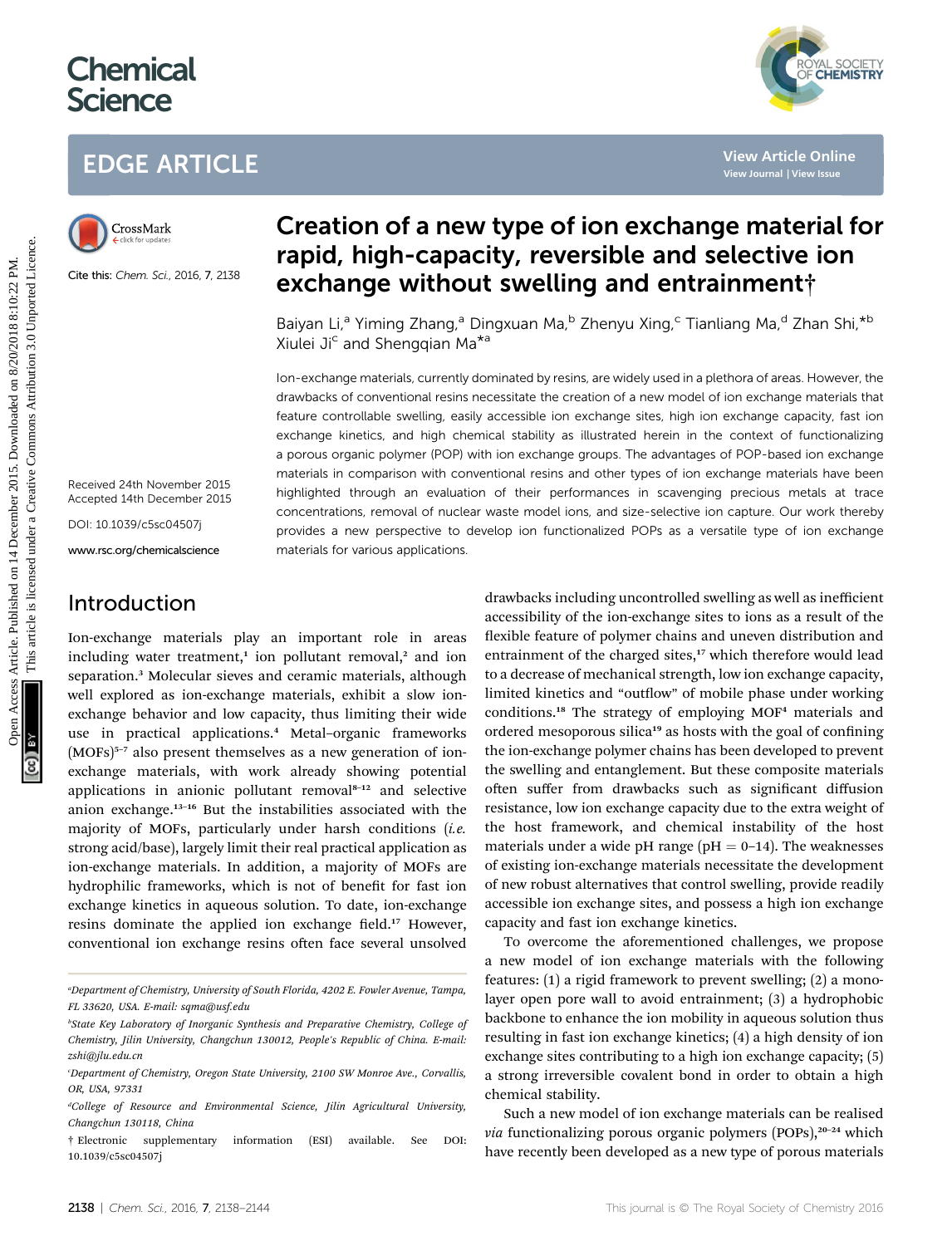because of their amenability of design and modular nature, high surface areas, adjustable pore sizes, functionalizable surfaces, and exceptional chemical stability as well as their potential for applications in areas including gas storage/separation,<sup>25</sup>–<sup>38</sup> catalysis,<sup>39-45</sup> pollutant removal,<sup>46-48</sup> and energy storage.<sup>49-54</sup> We speculate that if ion-exchange groups can be grafted to the hydrophobic backbones of the highly porous robust POP framework, a high density of readily accessible ion-exchange sites that are arranged into a three-dimensional nanospace will be achieved (Scheme 1). This is anticipated to afford new ion exchange materials with a high ion-exchange capacity, fast ionexchange kinetics, together with controlled swelling, easily accessible ion exchange sites as well as a high chemical stability. In addition, the well tailorable framework and controllable pore size of POPs provide an opportunity to tune the framework to selectively adsorb ion guest molecules via size-exclusion, $15$ a property conventional ion-exchange resins fail to provide.

In this contribution, we demonstrate, for the first time, a new type of ion exchange material capable of rapidly exchanging ions with a high capacity, great reversibility and extra high chemical stability without swelling or entrainment. The afforded POP-based ion exchange materials can be used as a versatile platform in the ion exchange-based separation process. To the best of our knowledge, the material presented is the only kind of ion exchange material possessing all of the features given above (Table 1). Our studies therefore not only lay a foundation for developing POPs as a new type of ion exchange material circumventing the issues of swelling and entanglement encountered in conventional ion exchange resins, but also advance POP-based ion exchange materials as a new platform for applications in ion selective separation and purification.

### Results and discussion

#### Synthesis and characterization

We chose PAF-1 (ref. 55) (PAF = porous aromatic framework) [also known as  $(a.k.a.)$  PPN-6]<sup>56,57</sup> as the model material for the "proof of concept" because of its very high surface area and exceptional water/chemical stabilities. In principle, a desired ion-exchange group can be grafted onto any POPs for either cation exchange or anion exchange. Herein, we focus on functionalizing the POP for anion exchange as exemplified by grafting the strong basic trimethylammonium hydroxide moiety onto PAF-1. Chloromethylation of PAF-1 followed by the treatment with trimethylamine in ethanol yielded PAF-1-CH<sub>2</sub>- $N^{+}(CH_{3})_{3}Cl^{-}$ . PAF-1-CH<sub>2</sub>N<sup>+</sup>(CH<sub>3</sub>)<sub>3</sub>OH<sup>-</sup> was obtained *via* ion exchange of PAF-1-CH<sub>2</sub>N<sup>+</sup>(CH<sub>3</sub>)<sub>3</sub>Cl<sup>-</sup> in 1 M NaOH (Scheme 2, Fig. S1 and S2, ESI†).



Scheme 1 Illustration of functionalizing POP for reversible anion exchange

The successful grafting of the trimethylammonium hydroxide moiety onto PAF-1 was confirmed using Fourier transform infrared spectroscopy (FT-IR), solid-state  $^{13}$ C NMR and elemental analysis studies. When compared with pristine PAF-1, the FT-IR spectra of dehydrated PAF-1-CH<sub>2</sub>N<sup>+</sup>(CH<sub>3</sub>)<sub>3</sub>OH<sup>-</sup> shows the aliphatic C-H stretching band at 2953  $\text{cm}^{-1}$  and the characteristic band for C-N at 1280  $cm^{-1}$  (Fig. S3, ESI†). Solidstate <sup>13</sup>C NMR studies show the chemical shifts of CH<sub>3</sub> and CH<sub>2</sub> at 51.9 ppm and 63.0 ppm, suggesting the successful grafting of -CH<sub>2</sub>N<sup>+</sup>(CH<sub>3</sub>)<sub>3</sub>OH<sup>-</sup> groups to the phenyl rings in PAF-1 (Fig. S4, ESI†). Elemental analysis reveals a nitrogen content of 3.88 wt% corresponding to 2.8 mmol  $g^{-1}$  of  $CH_2N^+(CH_3)_3OH^-$  groups in PAF-1-CH<sub>2</sub>N<sup>+</sup>(CH<sub>3</sub>)<sub>3</sub>OH<sup>-</sup>, suggesting 44% of the phenyl rings are grafted with one  $\mathrm{CH_2N}^+ (\mathrm{CH_3})_3\mathrm{OH}^-$  group. N<sub>2</sub> sorption isotherms collected at 77 K (Fig. 1) show a significant decrease in the Brunauer–Emmett–Teller (BET) surface area from 4715 to 505  $\mathrm{m^2\,g^{-1}}$  and a reduction of pore volume from 2.0 to 0.27  $\mathrm{cm^3}$  $g^{-1}$  after modification of PAF-1 with -CH<sub>2</sub>N<sup>+</sup>(CH<sub>3</sub>)<sub>3</sub>OH<sup>-</sup>. Meanwhile, the pore size is also reduced from  $\sim$ 1.5 nm for PAF-1 to  $\sim$ 1.1 nm for PAF-1-CH<sub>2</sub>N<sup>+</sup>(CH<sub>3</sub>)<sub>3</sub>OH<sup>-</sup> (Fig. S5, ESI<sup>†</sup>). These results are consistent with the modification of the functional groups onto the POPs. Edge Article<br>
Uncome Celtura anticolate profession and modular nature, high<br>
uncome one and celester area in contrast are the common and the state of the common and the state of the state of the state of the state is liqu

#### Ion exchange kinetic performances of POP-based ion exchange materials

The extraction of  $\text{AuX}_4^ (X = \text{Cl or Br})$  or  $\text{Au(CN)}_2^-$  are two different routes for scavenging precious metal from precious metal electroplating waste water, which features economic and environmental incentives.4,58 To evaluate the merit of the POP based ion exchange materials, we used the extraction of the  $\mathrm{AuCl}_{4}^{-}$  ion from aqueous solutions as a model experiment. We observed PAF-1-CH<sub>2</sub>N<sup>+</sup>(CH<sub>3</sub>)<sub>3</sub>Cl<sup>-</sup> extracting 96% of the AuCl<sub>4</sub><sup>-</sup> ion within 2 min (Fig. 2a). The commercial ion exchange resin, Amberlyst-A26 possessing the same ion-exchange group  $N^{+}(CH_{3})_{3}Cl^{-}$  and the composited ion exchange material PVBTAH–ZIF- $8<sup>4</sup>$  took at least 30 min to extract the same amount of the AuCl<sub>4</sub><sup>-</sup> ion under the same conditions (Fig. 2b, S6, ESI†). We also tested the ion capture performances of LDHs,<sup>59</sup> ITC-4,<sup>15</sup> ZIF-8, $60$  and PAF-1 using the same AuCl<sub>4</sub><sup>-</sup> model experiment (Fig. 2b, S6, ESI†). These materials exhibit a low ion capture ability and slow kinetic behaviors extracting  $\sim$ 25–50% of the  $\mathrm{AuCl_4}^-$  ion after 120 min. We also compared the ion exchange performances of stable ion exchange materials under such conditions including PAF-1-CH<sub>2</sub>N<sup>+</sup>(CH<sub>3</sub>)<sub>3</sub>Cl<sup>-</sup>, Amberlyst-A26 and LDHs based on the same amount of active exchange sites, and PAF-1-CH<sub>2</sub>N<sup>+</sup>(CH<sub>3</sub>)<sub>3</sub>Cl<sup>-</sup> also shows significant advantages over Amberlyst-A26 and LDHs (Fig. S7, ESI†). Furthermore, we examined the performances of PAF-1-CH<sub>2</sub>N<sup>+</sup>(CH<sub>3</sub>)<sub>3</sub>OH<sup>-</sup> as an ion-exchange material in extracting ppm levels of gold cyanide in water solution. As shown in Fig. 2c, PAF-1-CH<sub>2</sub>N<sup>+</sup>(CH<sub>3</sub>)<sub>3</sub>OH<sup>-</sup> can rapidly capture  $Au(CN)_2$ <sup>-</sup> ions; and >99% of the  $Au(CN)_2$ <sup>-</sup> anion can be extracted within 10 seconds, which is in striking contrast with only 15% extraction of the  $Au(CN)_2$ <sup>-</sup> anion by the Amberlyst-A26 commercial resin. Equilibrium adsorption is also established at 10 seconds for PAF-1-CH<sub>2</sub>N<sup>+</sup>(CH<sub>3</sub>)<sub>3</sub>OH<sup>-</sup>, compared to 15 min for Amberlyst-A26. A similar trend was also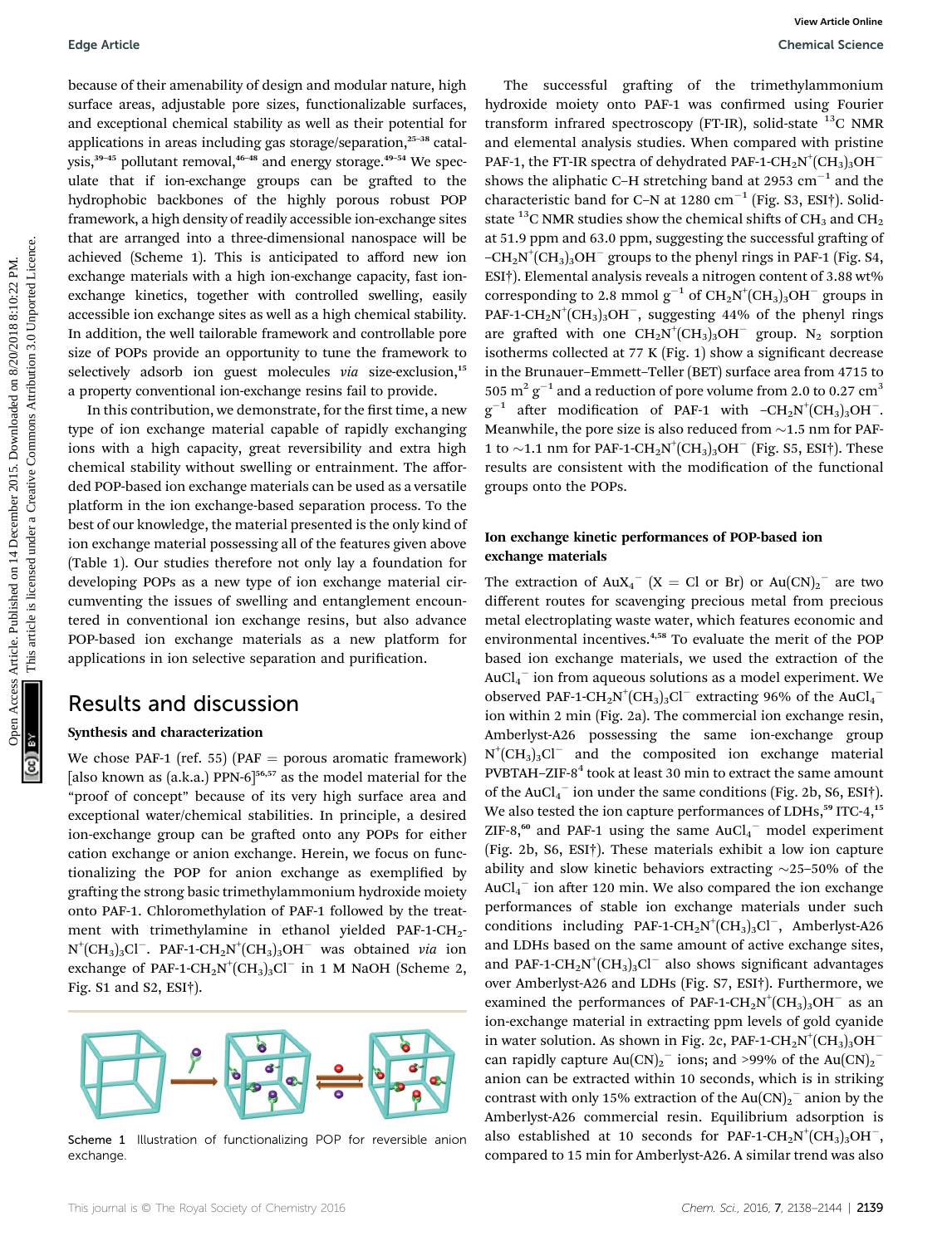#### Chemical Science Edge Article

|  | Table 1 Comparison of the features of POP-based ion exchange materials with other types of ion exchange materials |  |  |  |
|--|-------------------------------------------------------------------------------------------------------------------|--|--|--|
|--|-------------------------------------------------------------------------------------------------------------------|--|--|--|

| Ion materials                                                                                                                                                                                                                                                                                    | Stability <sup><i>a</i></sup>                                                          | Ion exchange<br>rate      | Ion exchange<br>capacity                                                                           | Swelling             | Ion sites entanglement                                                                                                                                                                                                                                                                                                                                                                                                                                                                                                                                                                                                                                                                                                                                                                                                                                                                                                                                                                                                                                                                  |
|--------------------------------------------------------------------------------------------------------------------------------------------------------------------------------------------------------------------------------------------------------------------------------------------------|----------------------------------------------------------------------------------------|---------------------------|----------------------------------------------------------------------------------------------------|----------------------|-----------------------------------------------------------------------------------------------------------------------------------------------------------------------------------------------------------------------------------------------------------------------------------------------------------------------------------------------------------------------------------------------------------------------------------------------------------------------------------------------------------------------------------------------------------------------------------------------------------------------------------------------------------------------------------------------------------------------------------------------------------------------------------------------------------------------------------------------------------------------------------------------------------------------------------------------------------------------------------------------------------------------------------------------------------------------------------------|
| POP-based ion exchange material                                                                                                                                                                                                                                                                  | Yes                                                                                    | Fast                      | High                                                                                               | No                   | No                                                                                                                                                                                                                                                                                                                                                                                                                                                                                                                                                                                                                                                                                                                                                                                                                                                                                                                                                                                                                                                                                      |
| Ion-exchange resins                                                                                                                                                                                                                                                                              | Yes                                                                                    | Fast                      | High                                                                                               | Yes                  | Yes                                                                                                                                                                                                                                                                                                                                                                                                                                                                                                                                                                                                                                                                                                                                                                                                                                                                                                                                                                                                                                                                                     |
| Resin composite with MOF or                                                                                                                                                                                                                                                                      | No                                                                                     | Fast                      | Low                                                                                                | No                   | No                                                                                                                                                                                                                                                                                                                                                                                                                                                                                                                                                                                                                                                                                                                                                                                                                                                                                                                                                                                                                                                                                      |
| mesoporous silica                                                                                                                                                                                                                                                                                |                                                                                        |                           |                                                                                                    |                      |                                                                                                                                                                                                                                                                                                                                                                                                                                                                                                                                                                                                                                                                                                                                                                                                                                                                                                                                                                                                                                                                                         |
| Molecular sieves<br>Ceramic materials                                                                                                                                                                                                                                                            | Yes<br>Yes                                                                             | Slow<br>Slow              | Low<br>Low                                                                                         | N <sub>0</sub><br>No | No<br>No                                                                                                                                                                                                                                                                                                                                                                                                                                                                                                                                                                                                                                                                                                                                                                                                                                                                                                                                                                                                                                                                                |
| <b>MOF</b>                                                                                                                                                                                                                                                                                       | N <sub>0</sub>                                                                         | Slow                      | High                                                                                               | No                   | No                                                                                                                                                                                                                                                                                                                                                                                                                                                                                                                                                                                                                                                                                                                                                                                                                                                                                                                                                                                                                                                                                      |
| <sup>a</sup> In both strong acid and strong base.                                                                                                                                                                                                                                                |                                                                                        |                           |                                                                                                    |                      |                                                                                                                                                                                                                                                                                                                                                                                                                                                                                                                                                                                                                                                                                                                                                                                                                                                                                                                                                                                                                                                                                         |
| (a)                                                                                                                                                                                                                                                                                              |                                                                                        | $N^{+}(CH_{3})_{3}OH^{-}$ |                                                                                                    |                      |                                                                                                                                                                                                                                                                                                                                                                                                                                                                                                                                                                                                                                                                                                                                                                                                                                                                                                                                                                                                                                                                                         |
| (b)(c)<br>PAF-1<br>Scheme 2 Synthetic route of PAF-1-CH <sub>2</sub> N <sup>+</sup> (CH <sub>3</sub> ) <sub>3</sub> OH <sup>-</sup> . (a) CH <sub>3</sub> -<br>COOH/HCl/H <sub>3</sub> PO <sub>4</sub> /HCHO, 363 K, 3 days; (b) trimethylamine, ethanol,<br>353 K, 3 days; (c) 1 M NaOH, twice. | $HO(H_3C)_3^+$<br>PAF-1-N <sup>+</sup> (CH <sub>3</sub> ) <sub>3</sub> OH <sup>-</sup> |                           | observed in PAF-1-CH <sub>2</sub> N <sup>+</sup> (CH <sub>3</sub> ) <sub>3</sub> OH <sup>-</sup> . |                      | hydrophobicity as well as the strong coulombic interactions<br>between the charged framework and extracts. To gain further<br>insight into the mobility behavior of ions in the porous frame-<br>work, we measured the conductivity of $Au(CN)_2$ <sup>-</sup> @PAF-1-CH <sub>2</sub> -<br>$N^{+}(CH_{3})_{3}OH^{-}$ and Au(CN) <sub>2</sub> <sup>-</sup> @Amberlyst-A26 (Fig. S12, ESI <sup>†</sup> ).<br>Analysis of Au(CN) <sub>2</sub> <sup>-</sup> @PAF-1-CH <sub>2</sub> N <sup>+</sup> (CH <sub>3</sub> ) <sub>3</sub> OH <sup>-</sup> in an ambient<br>environment gave a conductivity of 3.23 $\times$ 10 <sup>-7</sup> S cm <sup>-1</sup> while<br>the same measurement on $Au(CN)_2$ <sup>-</sup> @Amberlyst-A26 produced<br>a conductivity of 1.21 $\times$ 10 <sup>-7</sup> S cm <sup>-1</sup> , indicating a higher<br>$Au(CN)_2$ ion mobility in PAF-1-CH <sub>2</sub> N <sup>+</sup> (CH <sub>3</sub> ) <sub>3</sub> OH <sup>-16</sup> These<br>results are consistent with the faster extraction kinetics<br>Ion exchange capacity of POP-based ion exchange materials |

Scheme 2 Synthetic route of PAF-1-CH<sub>2</sub>N<sup>+</sup>(CH<sub>3</sub>)<sub>3</sub>OH<sup>-</sup>. (a) CH<sub>3</sub>-COOH/HCl/H3PO4/HCHO, 363 K, 3 days; (b) trimethylamine, ethanol, 353 K, 3 days; (c) 1 M NaOH, twice.



Fig. 1  $N_2$  sorption isotherms of PAF-1 (red) and PAF-1-CH<sub>2</sub>- $N^+(CH_3)_3OH^-$  (green).

observed when using PAF-1-CH<sub>2</sub>N<sup>+</sup>(CH<sub>3</sub>)<sub>3</sub>OH<sup>-</sup> and Amberlyst-A26 with the same amount of ion exchange sites (Fig. S8, ESI†). The appearance of the IR peak at 2144  $\rm cm^{-1}$  can be attributed to the uptake of  $Au(CN)_2$ <sup>-</sup> by PAF-1-CH<sub>2</sub>N<sup>+</sup>(CH<sub>3</sub>)<sub>3</sub>OH<sup>-</sup> (Fig. S9, ESI<sup>†</sup>). The adsorption rate constant  $(k_2)$  was fitted with the pseudo-second-order kinetic model (Fig. S10 and S11, ESI†) and the value was determined to be 50.4  ${\rm g\ mg}^{-1}$   ${\rm min}^{-1}$  (141 mmol  $\rm mg^{-1}$  min $^{-1})$  for PAF-1-CH<sub>2</sub>N<sup>+</sup>(CH<sub>3</sub>)3OH $^-$ , which is two orderof-magnitude higher than the Amberlyst-A26 resin with a  $k_2$ value of 0.25  $\rm g$  mg $^{-1}$  min $^{-1}$  (0.78 mmol mg $^{-1}$  min $^{-1})$  under the same conditions. The fast ion exchange of the POP-based ion exchange materials can be attributed to the highly accessible ion-exchange sites in the open pores and the fast ion mobility in aqueous solution benefiting from the framework

#### Ion exchange capacity of POP-based ion exchange materials

The dry weight ion-exchange capacity of PAF-1-CH<sub>2</sub>N<sup>+</sup>(CH<sub>3</sub>)<sub>3</sub>Cl<sup>–</sup> measured by AgNO<sub>3</sub> titration is 3.4 meq  $g^{-1}$ , comparable to that of Amberlyst-A26 (Table S1, ESI†). However, the wet volume ionexchange capacity (2.4 meq mL $^{-1}$ ) of PAF-1-CH<sub>2</sub>N<sup>+</sup>(CH<sub>3</sub>)<sub>3</sub>OH<sup>-</sup> is three times that of Amberlyst-A26 (0.8 meq  $mL^{-1}$ ) (Table S1, ESI†), which experiences dramatic swelling as a result of the nature of its flexible polymer chains. We also assessed the maximum working capacities of PAF-1-CH<sub>2</sub>N<sup>+</sup>(CH<sub>3</sub>)<sub>3</sub>OH<sup>-</sup> and Amberlyst-A26 using  $Au(CN)_2$ <sup>-</sup> extraction. The equilibrium adsorption isotherm data, fitted using the Langmuir model, yielded a high correlation coefficient (>0.9998) (Fig. S13 and S14, ESI†). Under the same working conditions, the maximum dry weight working capacity of PAF-1-CH<sub>2</sub>N<sup>+</sup>(CH<sub>3</sub>)<sub>3</sub>OH<sup>-</sup> is comparable to that of Amberlyst-A26 (Fig. S15, ESI†). Nonetheless, the wet volume working capacity of PAF-1-CH<sub>2</sub>N<sup>+</sup>(CH<sub>3</sub>)<sub>3</sub>-OH<sup>-</sup> is 2.9 times higher than that of Amberlyst-A26 (Fig. 3). We ascribe the significant difference to the high density of highly accessible ion-exchange sites distributed on the rigid 3D framework. Furthermore, another reason for the high wet volume working capacity of PAF-1- $\text{CH}_2\text{N}^+(\text{CH}_3)_3\text{OH}^-$  should stem from the inherent robust framework of PAF-1,<sup>55,56</sup> which does not exhibit the possible swelling as observed for flexible polymers.4,18 In addition, both the dry weight ion-exchange capacity and wet volume ion-exchange capacity of PAF-1-CH<sub>2</sub>- $\mathrm{N}^{\mathrm{+}}\mathrm{(CH_3)_3OH^{-}}$  are also higher than the composited ion exchange material PVBTAH–ZIF-8 (Fig. 3, S15 and S16, ESI†). This should presumably be due to the addition of the extra MOF framework, decreasing effective ion exchange sites in the composited materials. In addition, the volumetric uptake amount of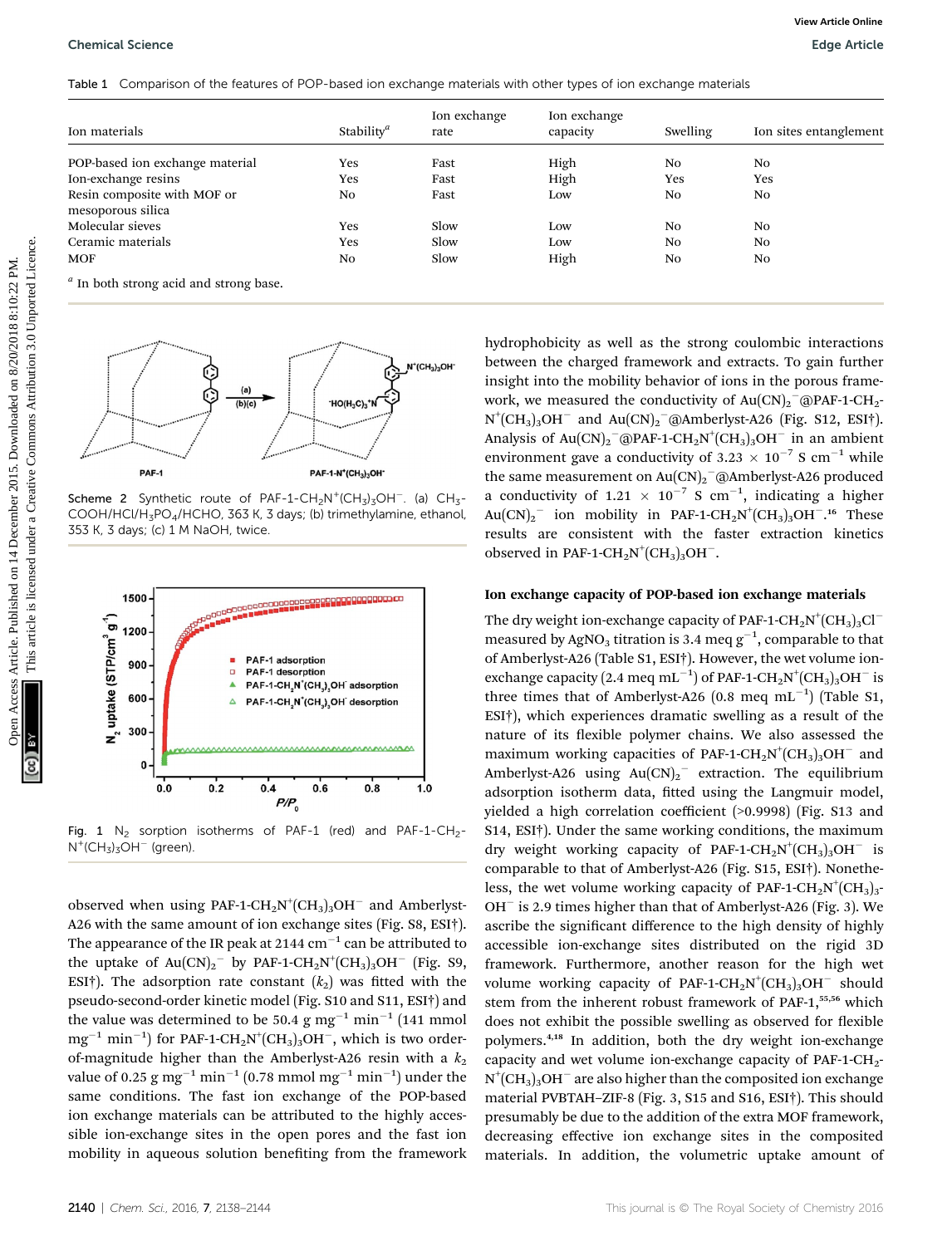

Fig. 2 Kinetics investigation of PAF-1-CH<sub>2</sub>N<sup>+</sup>(CH<sub>3</sub>)<sub>3</sub>Cl<sup>-</sup>. (a) UV-vis spectra of AuCl<sub>4</sub><sup>-</sup> aqueous solution in the presence of PAF-1-CH<sub>2</sub>-N<sup>+</sup>(CH<sub>3</sub>)<sub>3</sub>Cl<sup>-</sup> monitored with time. (b) Comparison of the ion exchange performances of PAF-1-CH<sub>2</sub>N<sup>+</sup>(CH<sub>3</sub>)<sub>3</sub>Cl<sup>-</sup> and other ion exchange materials in extracting AuCl<sub>4</sub><sup>-</sup>. (c) Au(CN)<sub>2</sub><sup>-</sup> exchange kinetics of PAF-1-CH<sub>2</sub>N<sup>+</sup>(CH<sub>3</sub>)<sub>3</sub>OH<sup>-</sup> (red) and Amberlyst-A26 (green) with an Au(I) initial concentration of 15 ppm in KAu(CN)<sub>2</sub> solution.



Fig. 3 Volumetric Au(i) adsorption isotherms for PAF-1-CH<sub>2</sub>-N<sup>+</sup>(CH<sub>3</sub>)<sub>3</sub>OH<sup>-</sup>, Amberlyst-A26 and PVBTAH-ZIF-8.

 $Au(CN)_2$ <sup>-</sup> in PAF-1-CH<sub>2</sub>N<sup>+</sup>(CH<sub>3</sub>)<sub>3</sub>OH<sup>-</sup> is also higher than in Amberlyst-A26 with the same mol of active exchange sites (Fig. S17, ESI†). These results further highlight the advantages of the functionalized POPs as a new platform for ion exchange.

#### Investigation of POP-based ion exchange materials in nuclear waste model ion removal

In addition, we also investigated the potential application of POP-based ion exchange materials for the removal of radioactive technetium (Tc-99), which is a highly problematic ion in nuclear waste. Permanganate has been used as the model ion

for studying pertechnetate uptake since both are group 7 oxoanions.<sup>9</sup> As shown in Fig. 4, almost 99% of the  $MnO<sub>4</sub><sup>-</sup>$  can be removed by PAF-1-CH<sub>2</sub>N<sup>+</sup>(CH<sub>3</sub>)<sub>3</sub>OH<sup>-</sup> in less than 5 min, whereas it takes at least 30 min to reach the same removal capacity for commercial Amberlyst-A26 under the same conditions. Furthermore, we also compared the ion exchange performance of PAF-1-CH<sub>2</sub>N<sup>+</sup>(CH<sub>3</sub>)<sub>3</sub>OH<sup>-</sup> with other anion exchange materials including LDHs, PVBTAH–ZIF-8 and SLUG-21 (ref. 9) (Fig. 4, S18, ESI†). They show an even worse capability in removing the  $MnO<sub>4</sub><sup>-</sup>$  ions, and even after 60 min only 31%, 92% and 98% of the  $MnO<sub>4</sub>$  ions can be removed for LDHs,



Fig. 4 Comparison of the ion exchange performances of PAF-1-  $CH_2N^+(CH_3)_3OH^-$  and other ion exchange materials in removing model  $MnO<sub>4</sub>$  ions.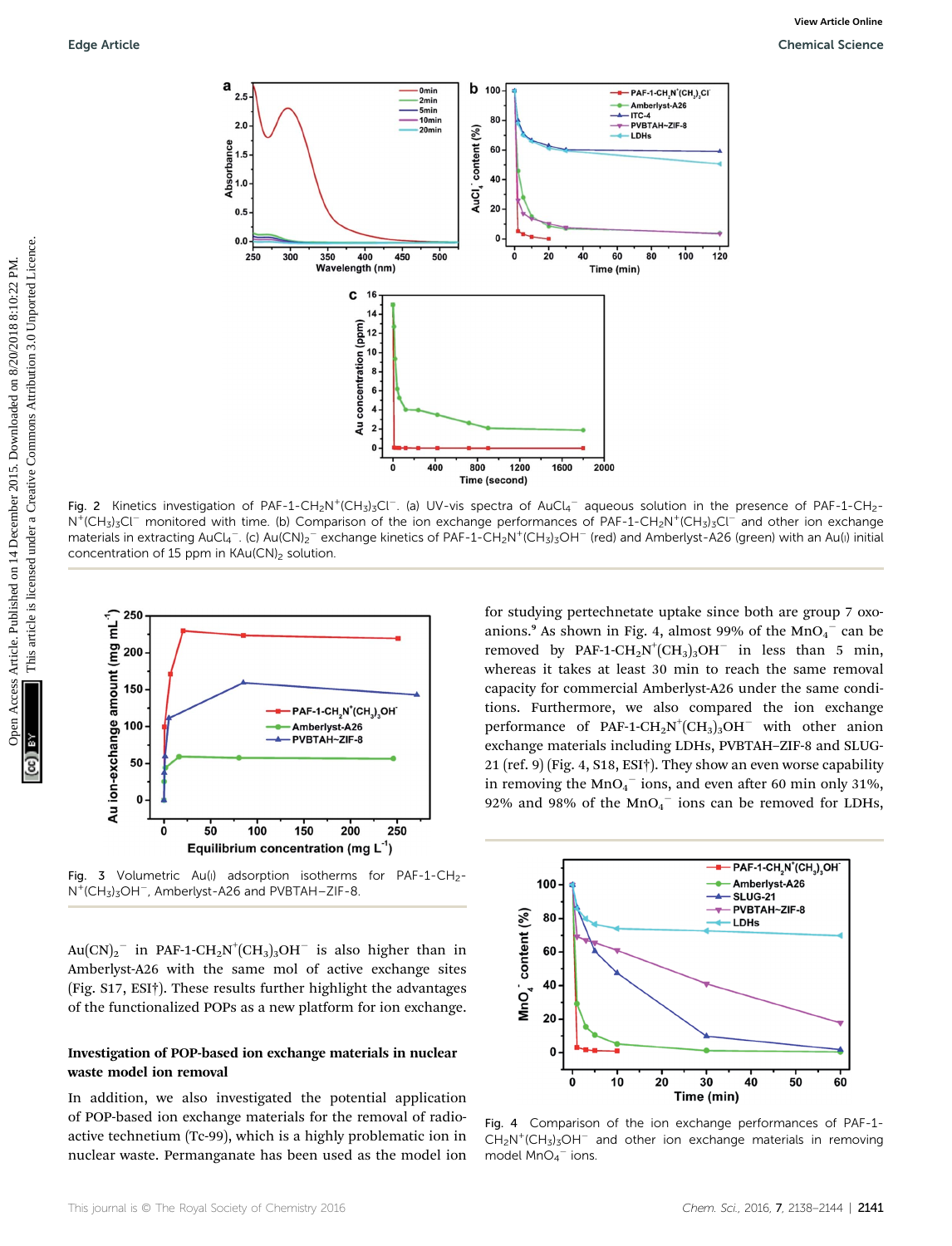PVBTAH–ZIF-8 and SLUG-21, respectively (Fig. 4). For the stable ion exchange materials of PAF-1-CH<sub>2</sub>N<sup>+</sup>(CH<sub>3</sub>)<sub>3</sub>OH<sup>-</sup>, Amberlyst-A26 and LDHs with the same mol of active exchange sites, PAF-1-CH<sub>2</sub>N<sup>+</sup>(CH<sub>3</sub>)<sub>3</sub>OH $^{\rm -}$  is also superior to Amberlyst-A26 and LDHs (Fig. S19, ESI†). These results suggest that POP based ion exchange materials will have obvious advantages for the removal of pertechnetate ions when compared with other types of ion exchange materials.

#### Size selective ion exchange in POP-based ion exchange materials

Beyond the fast ion exchange rate, high ion exchange capacity, and controllable swelling, POP-based ion exchange materials can be employed to selectively capture ion compounds via a sizeexclusion effect. To illustrate the size-selective ion capture, two anionic dyes, Methyl Blue (MB) and Orange G (OG) which have the same charges but different dimensions (13.89  $\times$  14.35  $\times$ 24.49 Å for MB vs. 5.44  $\times$  10.14  $\times$  15.64 Å for OG) were used for investigations. Given that the molecular dimensions of OG along a certain orientation are smaller than the pore size of PAF-1-  $CH_2N^+(CH_3)_3OH^-$  (11–12.7 Å), PAF-1-CH<sub>2</sub>N<sup>+</sup>(CH<sub>3</sub>)<sub>3</sub>OH<sup>-</sup> can quickly and completely capture the OG molecules in 10 minutes, whereas the MB molecules remain in the solution (Fig. 5). In contrast, conventional resins and LDHs, with accessible charges on the particle surfaces, fail to effectively separate dye molecules via a size exclusion effect (Fig. S20a and b, ESI†). In addition, the MOF ITC-4 was also used to separate two dyes in aqueous solution as a control. The larger MB molecules instead of the smaller OG molecules were quickly extracted in ICT-4 (Fig. S20c, ESI†). This could presumably be due to the framework collapse of ICT-4 in an aqueous environment, which remains an issue in practical application for the majority of MOFs.<sup>56</sup> Openical Science<br>
PUTAL-ZIP-8 and SLUG-31, respectively (Fig. 4). If or the stable of icense in the tractional creation of the stable of the stable of the stable of the stable of the stable of the stable of the stable of

#### Stability study and reversible ion exchange in POP-based ion exchange materials

Considering that harsh conditions such as strong acid and strong base environments are often involved in the application



Fig. 5 UV-vis spectra of OG/MB aqueous solution in the presence of  $PAF - 1 - CH_2N^+(CH_3)_3OH^-$ .

of ion exchange materials, high chemical stability is an essential criterion for an ion exchange material. The high chemical stability of PAF-1-CH<sub>2</sub>N<sup>+</sup>(CH<sub>3</sub>)<sub>3</sub>OH<sup>-</sup> was verified by immersing the PAF-1-CH<sub>2</sub>N<sup>+</sup>(CH<sub>3</sub>)<sub>3</sub>OH<sup>-</sup> sample successively with 1.0 M HCl and 1.0 M NaOH. The sample experienced virtually no surface area drop based on the  $N_2$  sorption isotherms collected at 77 K (Fig. S21, ESI†). This is advantageous compared to mesoporous silica and MOF materials, which experience framework collapse after the same treatments because of their chemical instability under such harsh conditions (Fig. S22 and S23, ESI†).

The fast and reversible ion-exchange of PAF-1-CH<sub>2</sub>- $N^{+}(CH_{3})_{3}OH^{-}$  was examined by soaking the  $Au(CN)_{2}^{-}$  anion loaded PAF-1-CH<sub>2</sub>N<sup>+</sup>(CH<sub>3</sub>)<sub>3</sub>OH<sup>--</sup> (Au(CN)<sub>2</sub><sup>--</sup> content: 1.03 mmol  $(g^{-1})$  in 1 M NaOH ethanolic solution (water : ethanol, 1 : 1 v/v). Over 90% of the  $Au(CN)_2$ <sup>-</sup> anion was eluted in 40 seconds and a complete elution was obtained within 5 min (Fig. S24, ESI†). PAF-1-CH<sub>2</sub>N<sup>+</sup>(CH<sub>3</sub>)<sub>3</sub>OH<sup>-</sup> can be readily recycled as proven by virtually no loss of  $Au(1)$  uptake capacity after five cycles (Fig. S25, ESI†). Nonetheless, for the practical application of ion exchange materials in the recovery of gold, the elution of these ions is mainly on the basis of passing anions contained in aqueous solution through an  $Au(CN)_2$ <sup>-</sup> accumulated ion exchange column;<sup>61</sup> this aspect of work will be conducted in the near future.

It is envisioned that the ideal ion-exchange material possesses a high ion exchange capacity (both gravimetric and volumetric), rapid ion exchange rate (fast ion exchange kinetics), high chemical stability (under both strong acidic and basic conditions), and ease of regeneration as well as negligible swelling and minimum entrainment. This could be targeted via functionalizing a highly porous and highly robust porous organic polymer (POP) with ion exchange groups as exemplified herein in the context of grafting the strong basic trimethylammonium hydroxide moiety onto the POP of PAF-1 to afford PAF-1-CH<sub>2</sub>N<sup>+</sup>(CH<sub>3</sub>)<sub>3</sub>OH<sup>-</sup> for anion exchange, which outperforms the benchmark resin of Amberlyst-A26 and other types of ion-exchange materials. In principle, outstanding performances in cation exchange can also be anticipated when a desired cation exchange site is grafted into POPs, and work along this line is currently underway in our laboratory. Although the high cost of PAF-1 would be a concern for the practical utilization of functionalized PAF-1 for ion exchange, the ion exchange groups can be readily grafted into other POPs that are constructed from various organic building blocks derived from a variety of resources through economical reaction processes,<sup>19,46</sup> thus paving a way to develop functionalized POPs as a new type of ion-exchange material for rapid, high-capacity, reversible and selective ion exchange without swelling and entrainment.

# Conclusions

In summary, we have proposed a new model of ion exchange materials that feature highly open pores, monolayer pore walls, and a covalently linked rigid hydrophobic framework via grafting ion exchange sites onto porous organic polymers (POPs). The resultant POP-based ion exchange materials exhibit a high ion exchange capacity, fast ion exchange kinetics, and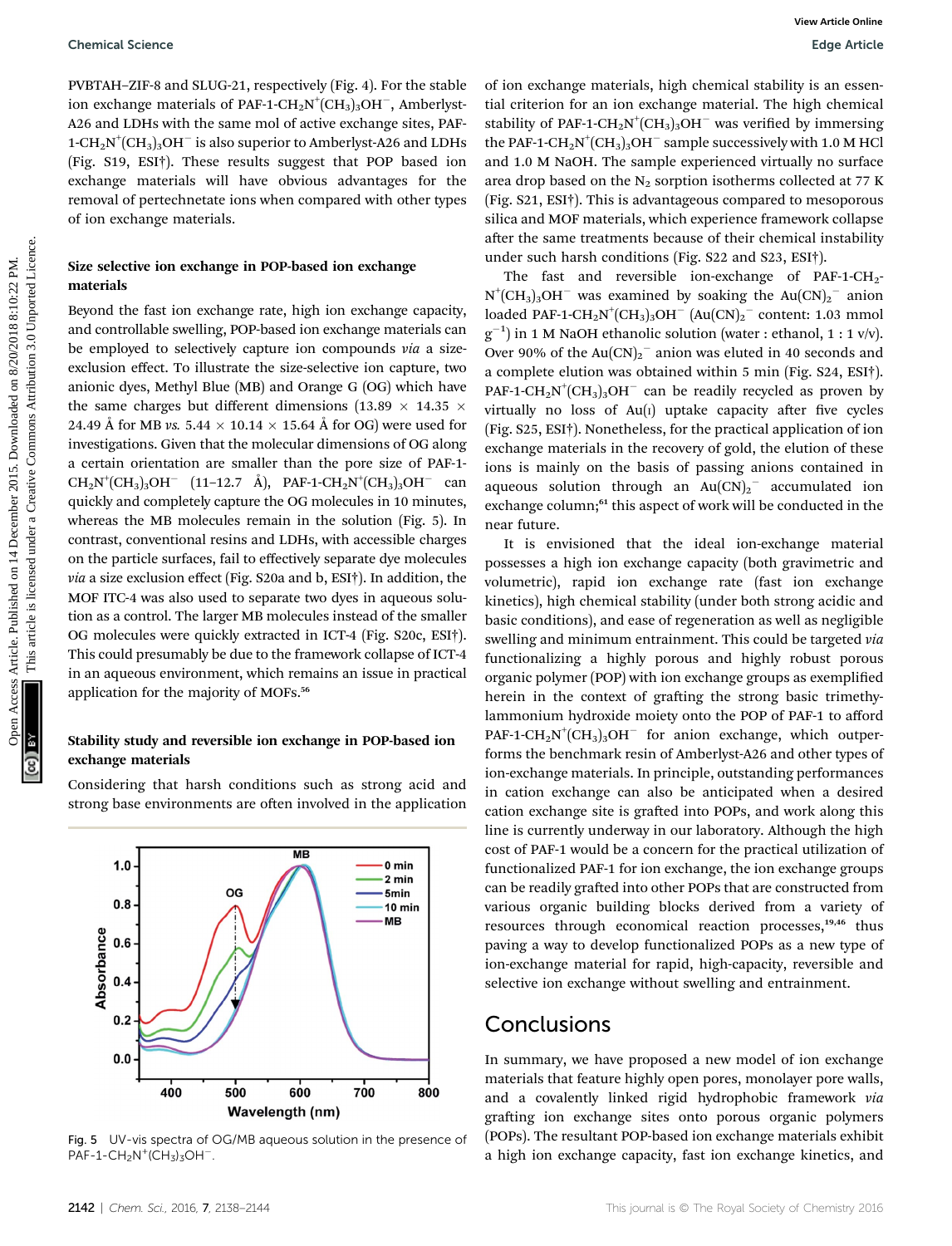high chemical stability, and meanwhile can overcome the drawbacks of other ion-exchange materials, particularly swelling and entanglement for conventional ion exchange resins, as exemplified in the studies on scavenging precious metals at trace concentrations and removal of nuclear waste model ions. In addition, POP-based ion exchange materials can be designed for the selective capture of ions, a property conventional ion exchange resin cannot provide. Our results highlight the advantages of POP-based ion exchange materials compared to other types of ion exchange materials, and thereby advance POP-based ion exchange materials as a new platform for applications in ion selective separation and purification.

# **Experimental**

#### Material synthesis

A re-sealable flask was charged with PAF-1 (200.0 mg), paraformaldehyde (1.0 g), glacial AcOH (6.0 mL),  $H_3PO_4$  (3.0 mL), and conc. HCl (20.0 mL). The flask was sealed and heated to 90 °C for 3 days. The resulting solid was collected, washed with water and methanol, and then dried under vacuum to produce a yellow solid of PAF-1-CH<sub>2</sub>Cl.<sup>57</sup> Subsequently the obtained PAF-1-CH<sub>2</sub>Cl was mixed with 33% trimethylamine ethanol  $(3.0 \text{ g})$  in 100 mL of EtOH under  $N_2$  and stirred at 75 °C for 3 days. The resulting solid was collected, washed with water and methanol, and then dried under vacuum to produce PAF-1-CH<sub>2</sub>N<sup>+</sup>(CH<sub>3</sub>)<sub>3</sub>-Cl<sup>-</sup> as a yellow powder. Then the PAF-1-CH<sub>2</sub>N<sup>+</sup>(CH<sub>3</sub>)<sub>3</sub>Cl<sup>-</sup> was exchanged using 100 mL of NaOH (1 M) twice to afford PAF-1-  $CH_2N^+(CH_3)_3OH^-$ . Elemental analysis: experimental result: C: 60.44%; H: 7.28%; N: 3.88%; calculated result (based on one functional group per two phenyl cycles): C: 80.16%; H: 7.69%; N: 5.67%. Edge Article<br>
Unput a Science of the transfer on the complete on the second on 14 December 2015. Downloaded on 14 December 2015. Downloaded on 14 December 2015.<br>
The creation of the street on extended under the street on t

### Ion-exchange experiments for  $\mathrm{AuCl_4}^-$

A 40 mL aqueous solution of  $KAuCl<sub>4</sub>$  (0.835 mM) was added to a 40 mL vial, which was followed by the addition of 20.0 mg samples to form a slurry. During the stirring period, the mixture was filtered at intervals through a 0.45 micron membrane filter for all samples, then the filtrates were analyzed using UV-vis to determine the concentration of the  $AuCl<sub>4</sub><sup>-</sup>$  ions.

#### Ion conductivity studies

The maximum  ${\rm Au(CN)_2}^-$  ion loaded samples were used in the conductivity experiment, which were synthesized based on the following: PAF-1-CH<sub>2</sub>N<sup>+</sup>(CH<sub>3</sub>)<sub>3</sub>OH<sup>-</sup> and Amberlyst-A26  $(100.0 \text{ mg})$  were added to each Erlenmeyer flask containing 1000 ppm  $KAu(CN)_2$  solution (50 mL). The mixtures were stirred at room temperature for 3 h, and then were filtered and washed using water and methanol, then dried under vacuum to obtain  $\rm{Au(CN)_2}^-$ @PAF-1-CH<sub>2</sub>N<sup>+</sup>(CH<sub>3</sub>)<sub>3</sub>OH $^-$  and  $\rm{Au(CN)_2}^-$ @Amberlyst-A26 for further tests. Pellets of compacted powder sample (13 mm in diameter, thickness around 1 mm) were made using the IR pellet at 50 Mpa for 3 minutes. Then the pellets were sandwiched between two gold foils and put into the Swagelok for an AC impedance spectroscopy measurement. The EIS measurement is performed using the Biologic VMP3 with

a frequency range between 1 MHz and 1 Hz and a 50 mV (peak voltage) was applied as AC signals.

# Acknowledgements

The authors acknowledge the University of South Florida for financial support of this work.

## Notes and references

- 1 S. Wang, E. V. Alekseev, J. Diwu, W. H. Casey, B. L. Phillips, W. Depmeier and T. E. Albrecht-Schmitt, Angew. Chem., Int. Ed., 2010, 49, 1057.
- 2 S. R. J. Oliver, Chem. Soc. Rev., 2009, 38, 1868.
- 3 R. Al-Merey, Z. Hariri and J. Abu Hilal, Microchem. J., 2003, 75, 169.
- 4 L. Gao, C.-Y. V. Li, K.-Y. Chan and Z.-N. Chen, J. Am. Chem. Soc., 2014, 136, 7209.
- 5 H.-C. Zhou, J. R. Long and O. M. Yaghi, Chem. Rev., 2012, 112, 673.
- 6 S. M. Cohen, Chem. Rev., 2012, 112, 970.
- 7 H.-R. Fu, Z.-X. Xu and J. Zhang, Chem. Mater., 2015, 27, 205.
- 8 H. Fei, D. L. Rogow and S. R. J. Oliver, J. Am. Chem. Soc., 2010, 132, 7202.
- 9 H. Fei, M. R. Bresler and S. R. J. Oliver, J. Am. Chem. Soc., 2011, 133, 11110.
- 10 H. Fei and S. R. J. Oliver, Angew. Chem., Int. Ed., 2011, 50, 9066.
- 11 H. Fei, C. H. Pham and S. R. J. Oliver, J. Am. Chem. Soc., 2012, 134, 10729.
- 12 X. Li, H. Xu, F. Kong and R. Wang, Angew. Chem., Int. Ed., 2013, 52, 13769.
- 13 J. An, C. M. Shade, D. A. Chengelis-Czegan, S. Petoud and N. L. Rosi, J. Am. Chem. Soc., 2011, 133, 1220.
- 14 D. T. Genna, A. G. Wong-Foy, A. J. Matzger and M. S. Sanford, J. Am. Chem. Soc., 2013, 135, 10586.
- 15 X. Zhao, X. Bu, T. Wu, S.-T. Zheng, L. Wang and P. Feng, Nat. Commun., 2013, 4, 2344.
- 16 C. Mao, R. A. Kudla, F. Zuo, X. Zhao, L. J. Mueller, X. Bu and P. Feng, J. Am. Chem. Soc., 2014, 136, 7579.
- 17 C. E. Harland, Ion-exchange: Theory and Practicle, Royal Society of Chemistry, London, 2nd edn, 1994.
- 18 A. A. Zagorodni, Ion Exchange Materials Properties and Applications, Elsevier, Oxford, 1st edn, 2007.
- 19 M. Choi, F. Kleitz, D. Liu, H. Y. Lee, W. S. Ahn and R. Ryoo, J. Am. Chem. Soc., 2005, 127, 1924.
- 20 A. I. Cooper, Adv. Mater., 2009, 21, 1291.
- 21 A. Thomas, Angew. Chem., Int. Ed., 2010, 49, 8328.
- 22 X. Zou, H. Ren and G. Zhu, Chem. Commun., 2013, 49, 3925.
- 23 Y. Xu, S. Jin, H. Xu, A. Nagai and D. Jiang, Chem. Soc. Rev., 2013, 42, 8012.
- 24 S. Kandambeth, D. B. Shinde, M. K. Panda, B. Lukose, T. Heine and R. Banerjee, Angew. Chem., Int. Ed., 2013, 52, 13052.
- 25 P. Kuhn, A. Forget, D. Su, A. Thomas and M. Antonietti, J. Am. Chem. Soc., 2008, 130, 13333.
- 26 Y. Zhu and W. Zhang, Chem. Sci., 2014, 5, 4957.